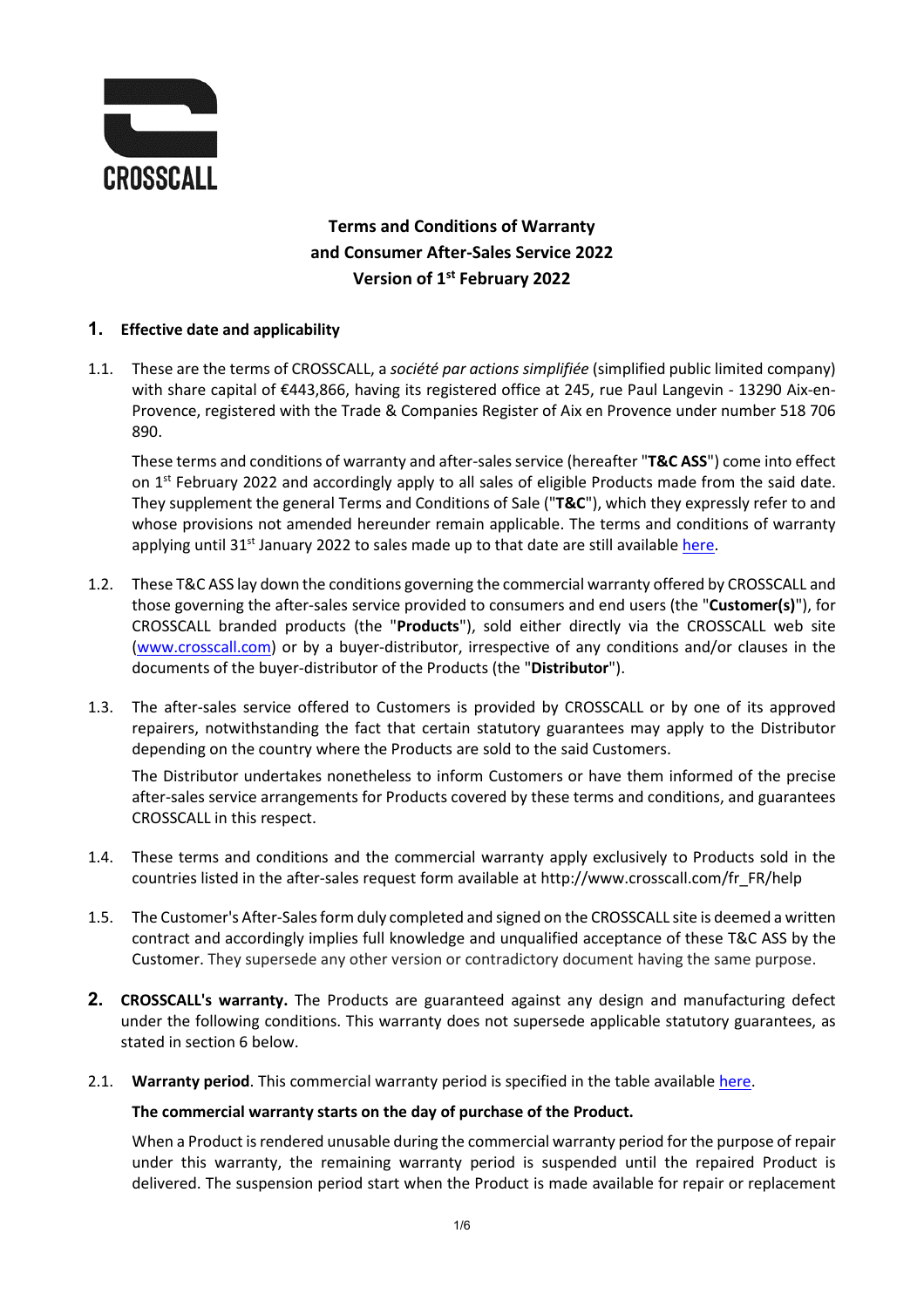

and the warranty period resumes when the repaired Product is returned or a replacement delivered.

2.2. **Repair or replacement**. If the Product proves to have a design or manufacturing defect or a faulty part during the warranty period as defined above, and if the commercial warranty conditions are met, CROSSCALL undertakes to repair or replace it without invoicing parts and labour. CROSSCALL reserves the discretionary right, depending on the cost incurred, to repair the Product or to replace it with an identical or equivalent model.

For repairs, CROSSCALL may use new or reconditioned parts or products. Parts removed or separated from the Product for replacement become the property of CROSSCALL.

The Customer will not be reimbursed for the Product.

- 2.3. **Conditions governing repair or replacement**. In addition to the conditions governing the warranty period and cases of exclusion of warranty specified in clause 2.5 below, the product will be repaired or replaced under the following conditions:
	- the After-Sales form must be completed on the [www.crosscall.com/fr\\_FR/help](http://www.crosscall.com/fr_FR/help) web site, "Assistance" - "After-Sale" tab. An "RMA" (Return Merchandise Authorization) number will be sent to the Customer along with the return authorization and will accompany the Product for which the After-Sales service is requested and followed up. The request for assistance must specify in detail, for each Product, the malfunction observed. However, this return authorization is not deemed final approval of acceptance of the Product for repair or replacement under this warranty.

**and**

- the following documents and particulars must be sent to CROSSCALL at the address stated on the return authorization:
	- a copy of the invoice stating the date of purchase, the type of Product, the IMEI number and the name of the Distributor;
	- the telephone's IMEI number, namely a series of digits called IMEI (international mobile equipment identity) unique to the telephone;
	- the Product and all its accessories.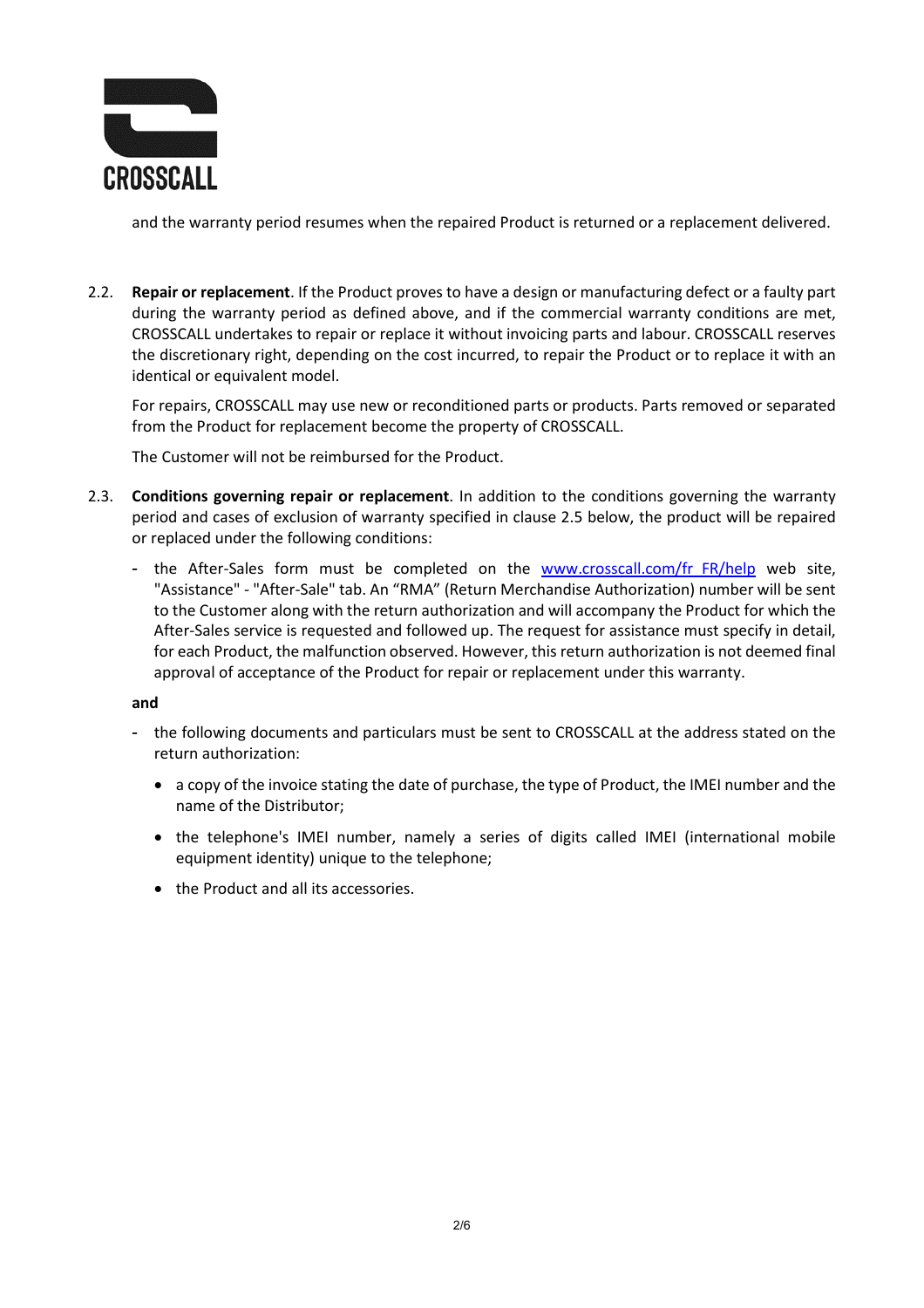

**These documents and particulars must accompany the Product when it is dispatched or dropped off for repair. CROSSCALL may refuse to honour its warranty if the aforementioned documents are not provided or if the information provided therein is incomplete, illegible or inconsistent.**

The Customer must first back up all the information and personal data in the telephone. CROSSCALL may need to reset the telephone and cannot be held liable for any loss of the Customer's personal data.

Customers must keep proof of dispatch of their After-Sales request, which may be demanded in the event of a dispute.

#### 2.4. **Costs.**

For Products under warranty, CROSSCALL bears the cost of postage and packing, insurance, dispatch and return.

For Products not under warranty, the Customer bears the cost of postage and packing, insurance, dispatch and return.

- 2.5. **Warranty exclusions**. CROSSCALL's commercial warranty does not apply in the following cases:
	- Installation or use of the Product in contradiction with (i) currently prevailing technical or safety standards or (ii) instructions provided by CROSSCALL in user manuals or safety instructions;
	- Opening the Product, unauthorized dismantling, alterations or repairs carried out by the end user or by persons or service providers not accredited by CROSSCALL and/or with spare parts not approved by CROSSCALL;
	- Modification of the software by the end user or by persons or service providers not accredited by CROSSCALL ,
	- Serial number or nameplate or IMEI torn off, illegible or unavailable;
	- Using the Product with accessories, peripherals and other products whose type, state and/or standards do not meet CROSSCALL's requirements;
	- Defects due to the fact that the Product was used with or connected to a device or software not approved by CROSSCALL;
	- Defects resulting from negligence or wrongdoing, a voluntary act, improper or unreasonable use of the Product, accident or handling inconsistent with normal use, for any reason whatsoever.
	- Causes unrelated to the Product, including but not limited to: lightning, fire, voltage surge, connection to a faulty socket;
	- Oxidation due to incorrect insertion by the Customer of the USB or audio port covers, which are essential to the watertightness of the product;
	- Secondhand products not bought on CROSSCALL's web site;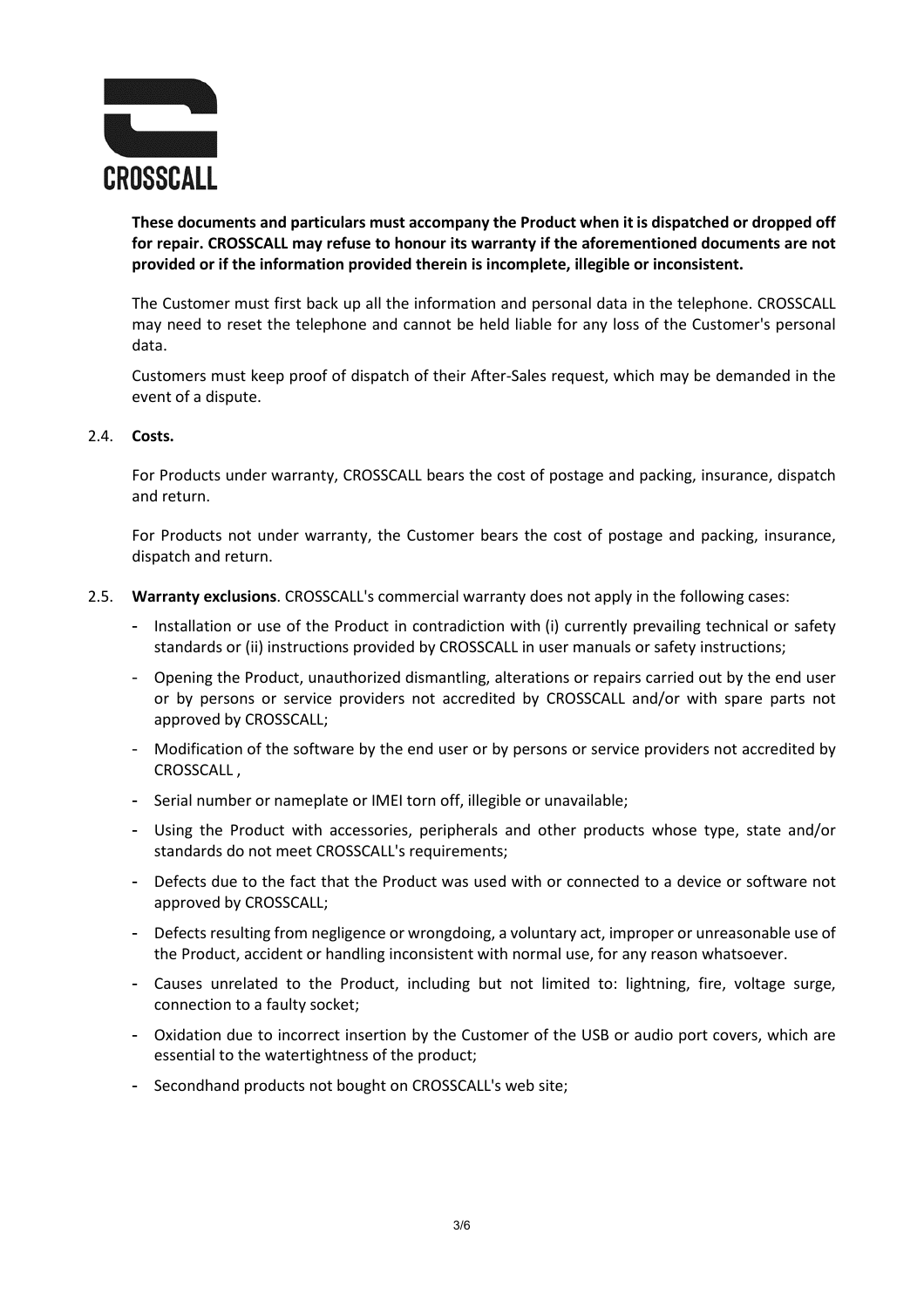

- Any fault in the services and applications embedded in the Product the functioning of which falls exclusively to their designers.
- Any equipment that is not of CROSSCALL origin. Furthermore, an independent third-party operator supplies the SIM card and the network or system (cellular or other) on which your product operates. Under this warranty, CROSSCALL disclaims all liability with regard to the operation, availability, coverage, services or capacity of the network or system (cellular or other) and cannot take charge of any such faults under this warranty.
- Damage caused to the outer parts of telephones (broken screen or casing in particular).
- Telephones not intended for sale;
- Failure to install within a reasonable time any updates required for the serviceability of the Product.

In the event of ingress of solid and liquid matter revealing end-use conditions that exceed the protection rating of the Product in question, all CROSSCALL Products being subject to various IP (*Ingress Protection*) standards concerning protection against foreign bodies and liquids. The report from the technical department of CROSSCALL or from its accredited repairer, and the said department's statement supporting the exclusion of warranty, are deemed authentic and binding on the Customer.

After expiry of the warranty period or in cases of exclusion of warranty, CROSSCALL may propose a quotation and a billable repair service for the Product under the conditions set out below.

#### **3. Conditions for repairing Products not under warranty**.

(i) In cases of exclusion of warranty for any reason whatsoever (expiry of warranty period, conditions not satisfied, etc.), the report from the technical department of CROSSCALL or from its accredited repairer will include statement supporting the exclusion of warranty and a quotation for repair.

For Products not under warranty, the Customer bears the cost of postage and packing, insurance and dispatch.

The quotation for repair (parts, labour and logistics) issued by the accredited repairer also includes the cost of postage and packing, insurance and return dispatch, and is subject to the Customer's prior approval.

If the Customer refuses the quotation for repair and requests the Product to be returned, CROSSCALL, or its accredited repairer, will return the non-repaired Product, but the attendant carriage and administrative expenses will be chargeable to the Customer.

If the Customer refuses the quotation for repair and does not request the Product to be returned within ninety (90) days from receipt of the quotation, the Product will be deemed abandoned by the Customer and may be destroyed by the accredited repairer or by CROSSCALL, in which case no compensation can be claimed from CROSSCALL.

- (ii) If a Customer's request for repair of a Product not under warranty is accepted by CROSSCALL, the Customer will be invoiced for the cost of the repair, for administrative expenses and for the cost of carriage, subject to an approved quotation.
- (iii) For a repair not under warranty, the Customer does not benefit from the legal warranty of fitness for parts or supplies provided on an ancillary basis for the repair, unless they are the main subject of the contract or were acquired by the Customer under a separate contract of sale.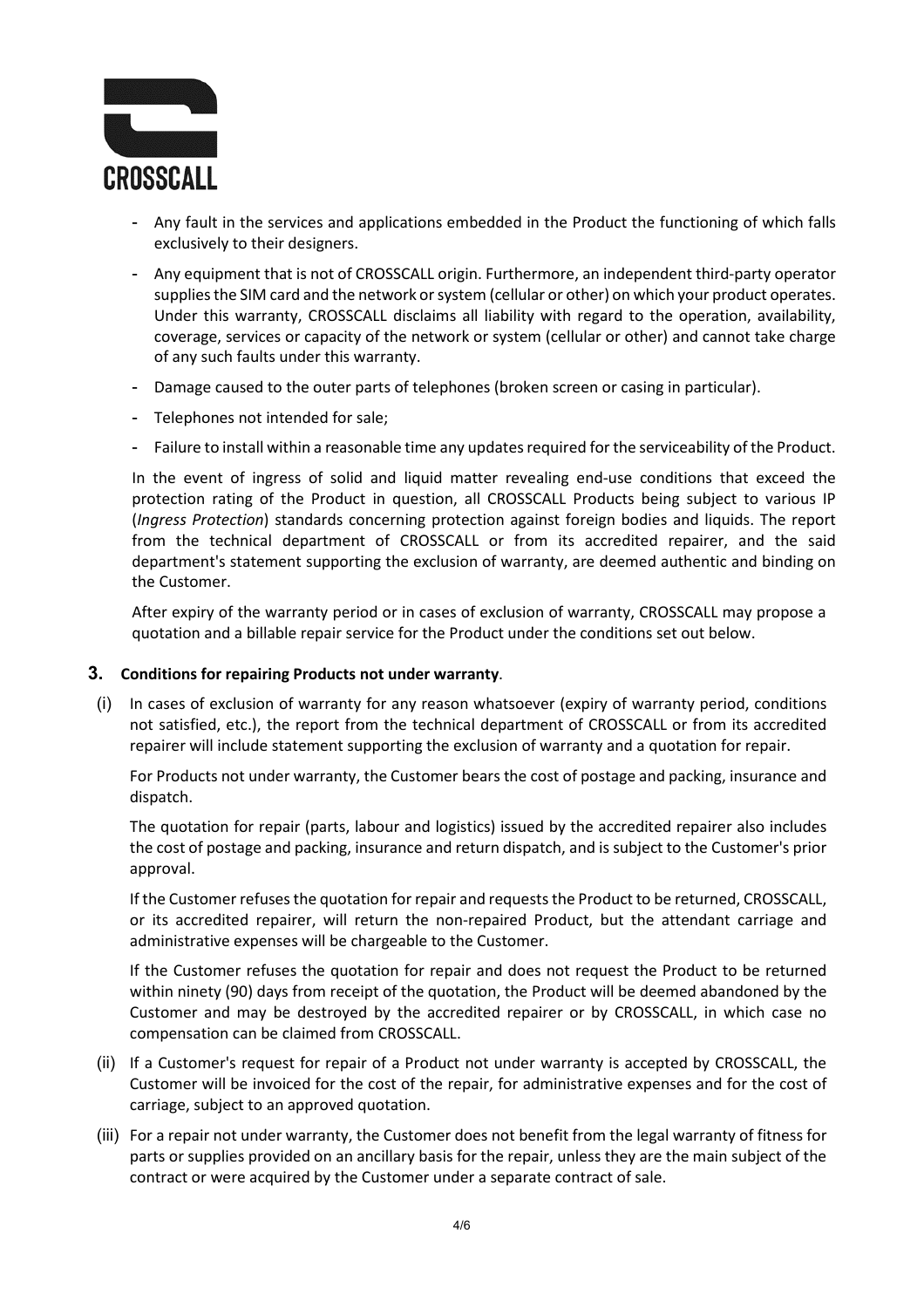

# **4. Availability of spare parts:**

The Customer can consult the availability of spare parts for each Produc[t here.](https://docs.crosscall.com/public/OTHER/LEGAL/CG/SAV/CROSSCALL-Garanties-Produits-2022-International.pdf)

# **5. CROSSCALL-specific "Dead On Arrival" (DOA) warranty**

## **5.1. Definition**

This warranty only applies to Products that are out of order when activation is attempted and is only valid for fifteen (15) clear days from purchase. In such cases, if the fault is proven, and apart from cases of exclusion stated below, an identical telephone will be sent to the Customer at CROSSCALL's expense.

#### **5.2. Implementation of the warranty**

Any claim against this warranty must be submitted within fifteen (15) clear days from the day of purchase of the Product, subject to the conditions stipulated in clause 2.3, with an accurate description of the problem experienced with the Product.

5.3. On receipt of the claim and if the Product is covered by the Dead On Arrival warranty, CROSSCALL will send the Customer an RMA number.

The Product must be returned in its original packaging, even if it has been opened. It must be accompanied by all its accessories and the documents specified in clause 2.3.

If the Product is not deemed dead on arrival, it will be (i) returned at the Customer's expense, or (ii) recategorized.

## **5.4. Exclusions of Dead On Arrival warranty**

CROSSCALL's Dead On Arrival warranty does not apply in the following cases:

- $\checkmark$  Dead On Arrival not proven after the fault is diagnosed by CROSSCALL's staff;
- $\checkmark$  Fault attributable to improper use of the Product by the Customer;
- $\checkmark$  Products opened or dismantled;
- $\checkmark$  Damage, faults, failures or defects attributable to external causes as described in clause 2.4 above;
- $\checkmark$  Damage caused by oxidation;
- $\checkmark$  Product returned incomplete (without its original box, accessories, etc.).